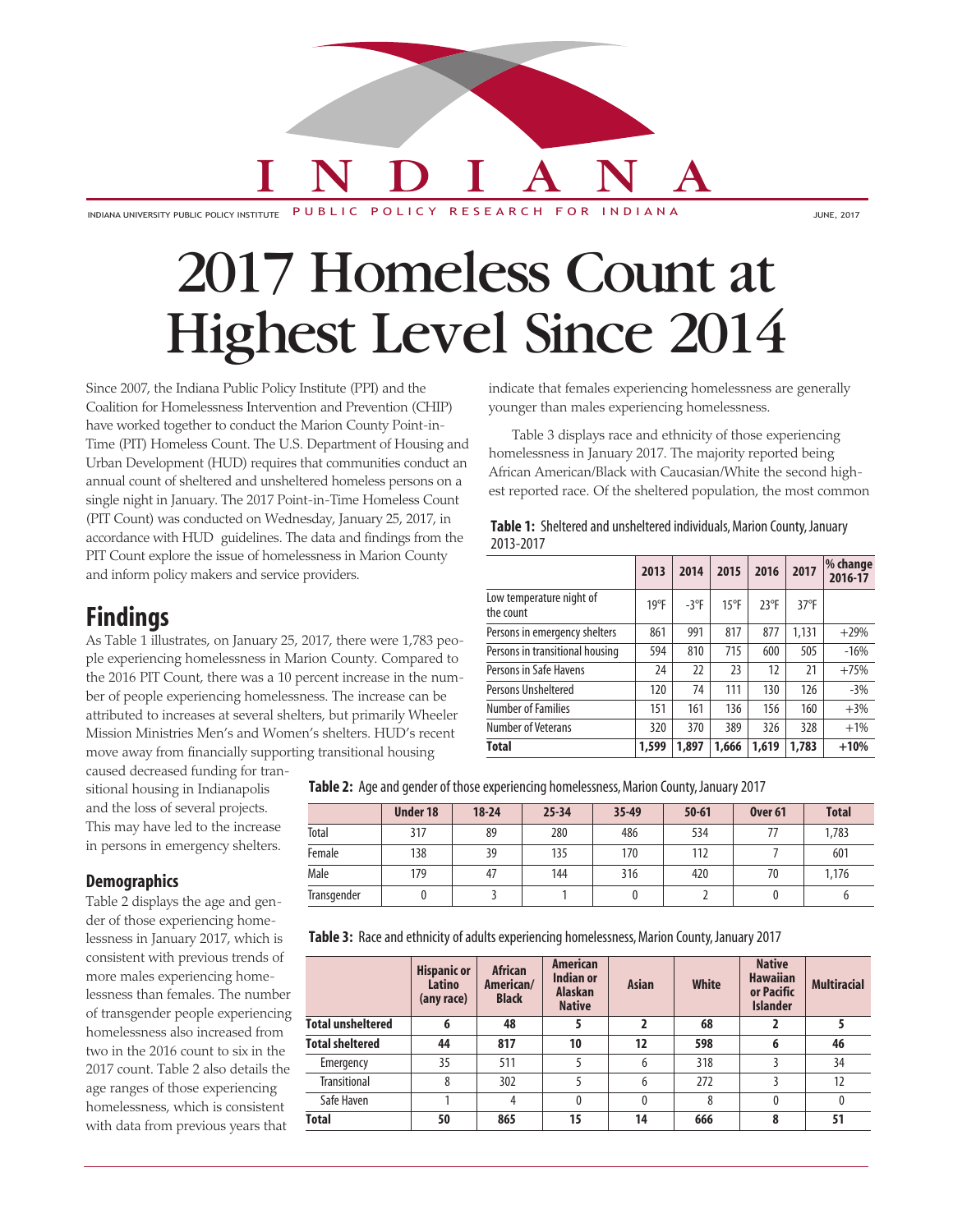

race reported was African American/Black, while of the unsheltered population, the most prevalent race reported was Caucasian/White.

#### **Health**

Table 4 summarizes the medical conditions reported by people experiencing homelessness in Marion County. Mental illness, chronic health conditions, and substance abuse issues are the most commonly reported medical conditions. Of those who responded, approximately 57 percent of adults experienced either a physical, mental, or developmental disability, with some experiencing more than one.

**Table 4:** Reported medical conditions of adults experiencing homelessness, Marion County, January 2017 (respondents could choose all that applied)

| <b>Medical condition</b>       |     | Sheltered   Unsheltered | <b>Total</b> |
|--------------------------------|-----|-------------------------|--------------|
| Problem with alcohol           | 276 | 23                      | 299          |
| Problem with drugs             | 278 | 18                      | 296          |
| Physical disability            | 235 | 23                      | 258          |
| Developmental disability       | 79  | 16                      | 95           |
| <b>Mental illness</b>          | 440 | 39                      | 479          |
| HIV                            | 6   | $\Omega$                | 6            |
| Other chronic health condition | 294 | 13                      | 307          |

**Table 5:** Health insurance coverage of adults experiencing homelessness, Marion County, January 2017

| <b>Health insurance coverage</b> |     | Sheltered   Unsheltered | <b>Total</b> |
|----------------------------------|-----|-------------------------|--------------|
| Yes                              | 757 | 51                      | 808          |
| No                               | 577 | 70                      | 647          |
| Unsure                           |     |                         |              |

Table 5 displays reported health coverage of adults experiencing homelessness. Of adults who responded, 55 percent reported having health coverage.

#### **Government Assistance**

Table 6 displays government assistance or aid that people experiencing homelessness reported. Most individuals experiencing

homelessness are eligible to receive different types of assistance. The most common form of assistance reported was food stamps (SNAP), with 27 percent of adults responding receiving it. The second most common was a combination of all forms of Social Security (SSI, SSD, and Social Security), with 14 percent of those responding receiving it. There are several reasons why more people experiencing homelessness do not receive govern-

**Having to leave behind a pet is a barrier to entering a shelter for many people experiencing homelessness. In 2017, 20 total households reported 31 total pets: 15 dogs and 16 cats.**

ment assistance. Navigating the system to apply for and receive aid can be a complicated and difficult process, especially for people with mental illness, disabilities, substance abuse issues, or other issues like limited education level or language barrier. To receive government aid, individuals must also provide their birth certificate and social security card, which can be difficult to obtain for people experiencing homelessness especially if they do not have identification. Another challenge is that in Indiana, anyone convicted of a drug-related felony loses their right to certain government aid programs such as food stamps (SNAP) and temporary Assistance for Needy Families (TANF).

| Table 6: Aid received by individuals experiencing homelessness, Marion |
|------------------------------------------------------------------------|
| County, January 2017                                                   |

| <b>Aid Received</b>                                     |     | Sheltered Unsheltered | <b>Total</b> |
|---------------------------------------------------------|-----|-----------------------|--------------|
| Social Security or Social Security Disability           | 102 | 11                    | 113          |
| <b>Supplemental Security (SSI)</b>                      | 54  | 5                     | 59           |
| <b>Temporary Assistance to Needy Families</b><br>(TANF) | 21  | 0                     | 21           |
| <b>Child Support</b>                                    | 18  | 0                     | 18           |
| Food Stamps (SNAP)                                      | 315 | 26                    | 341          |
| Women, Infants, and Children (WIC)                      | 21  | 0                     | 21           |
| <b>Unemployment</b>                                     | 13  | 0                     | 13           |
| <b>Workers Compensation</b>                             | 6   | 0                     | 6            |
| Veterans Benefits                                       | 26  | <sup>2</sup>          | 28           |
| <b>Veterans Disability</b>                              | 59  | 2                     | 61           |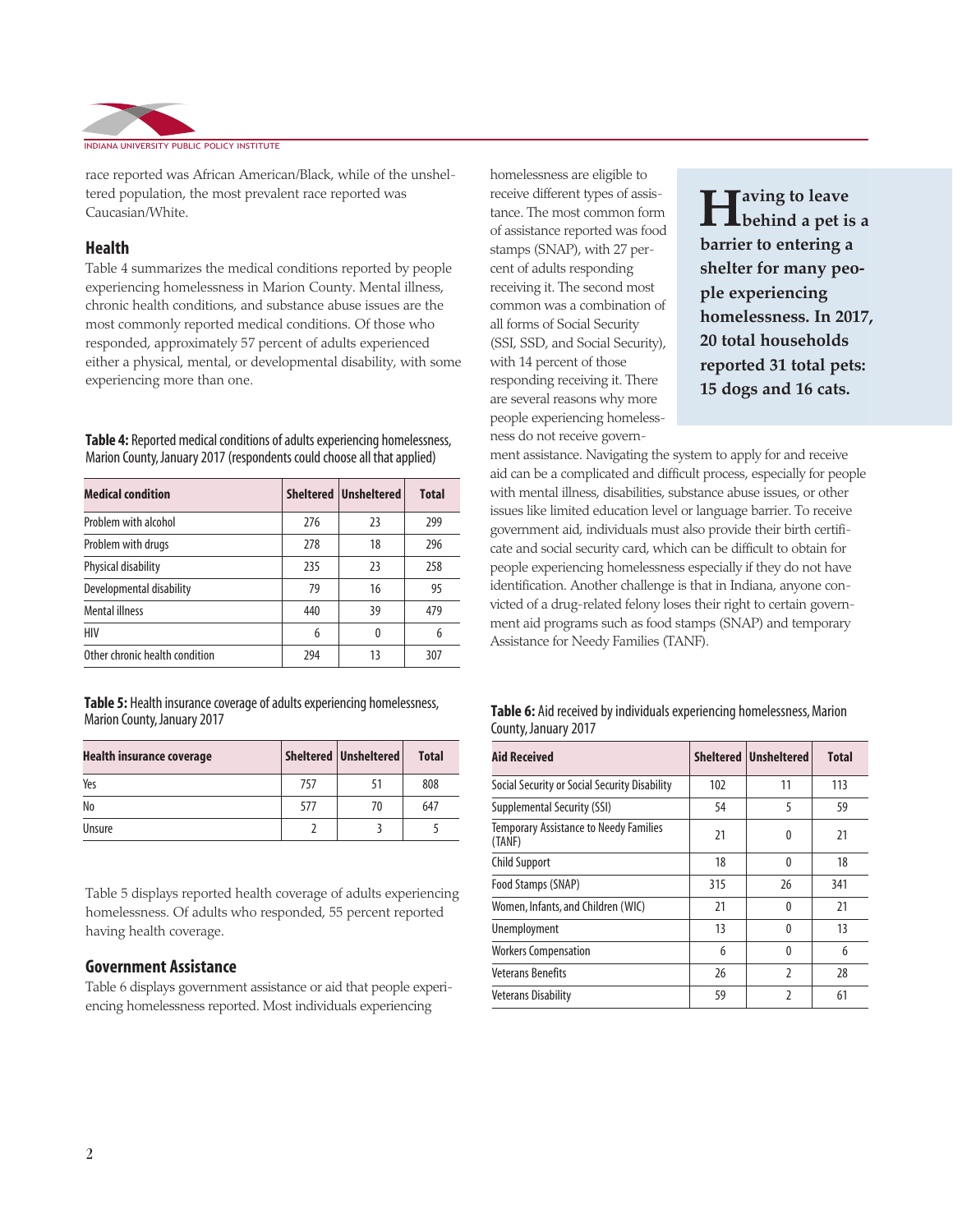

**Table 7:** Count results by subpopulations for persons 18 and older, Marion County, January 2017

|                                                   |                               | <b>Sheltered</b>                                        |                                                   |                    |              |
|---------------------------------------------------|-------------------------------|---------------------------------------------------------|---------------------------------------------------|--------------------|--------------|
| <b>TOTALS</b>                                     | <b>Persons in</b><br>shelters | <b>Persons in</b><br>emergency transitional<br>shelters | <b>Persons in</b><br><b>Safe</b><br><b>Havens</b> | <b>Unsheltered</b> | <b>Total</b> |
| Adults with a<br>serious Mental<br><b>Illness</b> | 261                           | 193                                                     | 20                                                | 49                 | 523          |
| Adults with a<br>Substance Use<br>Disorder        | 198                           | 152                                                     | 12                                                | 30                 | 392          |
| <b>Adults with</b><br><b>HIV/AIDS</b>             | 5                             | 1                                                       | 0                                                 | $\theta$           | 6            |
| Victims of<br>Domestic<br>Violence                | 204                           | 92                                                      | 8                                                 | 40                 | 344          |
| Felony<br>Conviction                              | 177                           | 125                                                     | 10                                                | 46                 | 358          |
| <b>Foster Care</b>                                | 58                            | 19                                                      | 3                                                 | 17                 | 97           |
| Veteran                                           | 58                            | 253                                                     | $\overline{2}$                                    | 15                 | 328          |

Table 8: Individuals and families considered chronically homeless, Marion County, January 2017

|                                                  | <b>Sheltered</b> | <b>Unsheltered</b> |    |
|--------------------------------------------------|------------------|--------------------|----|
|                                                  | ES               | <b>SH</b>          |    |
| <b>Chronically Homeless Individuals</b>          | 122              | 17                 | 42 |
| <b>Chronically Homeless Families</b>             |                  | <sup>0</sup>       |    |
| Persons in Chronically Homeless Families         | 24               |                    |    |
| <b>Chronically Homeless Veteran Individuals</b>  | 11               |                    |    |
| <b>Chronically Homeless Veteran Families</b>     | ŋ                |                    |    |
| Persons in Chronically Homeless Veteran Families |                  |                    |    |
| Chronically Homeless Unaccompanied Youth         |                  |                    |    |
| <b>Chronically Homeless Parenting Youth</b>      |                  |                    |    |

**Table 9:** Number of families without permanent housing, Marion County, January 2017

|                                                              | <b>Emergency</b><br><b>Shelters</b> | <b>Transitional</b><br><b>Shelters</b> | <b>Total</b><br><b>Sheltered</b> | <b>Unsheltered</b> | <b>Total</b> |
|--------------------------------------------------------------|-------------------------------------|----------------------------------------|----------------------------------|--------------------|--------------|
| <b>Total number of families</b>                              | 110                                 | 48                                     | 158                              |                    | 160          |
| Number of adults in families                                 | 129                                 | 56                                     | 185                              | 4                  | 189          |
| Number of adults in chronically<br>homeless families         |                                     | 0                                      |                                  | 0                  |              |
| Number of children in families                               | 214                                 | 101                                    | 315                              | $\theta$           | 315          |
| Number of children in chronically<br>homeless families       | 17                                  | 0                                      | 17                               | 0                  | 17           |
| Number of people in families                                 | 343                                 | 157                                    | 500                              | 4                  | 504          |
| Total number of people in chroni-<br>cally homeless families | 24                                  | 0                                      | 24                               | 0                  | 24           |

#### **Subpopulations**

Table 7 displays subpopulations identified by the 2017 PIT Count. Of adults who responded, 45 percent reported having a serious mental illness, 34 percent reported a substance use disorder, and 30 percent reported being victims of physical, sexual, or emotional abuse. Of adult women, 50 percent have suffered abuse. However, the numbers for physical, sexual, or emotional abuse may be even higher than reported here due to common underreporting of abuse. Of adults who responded, 29 percent are veterans, 9 percent had been in foster care, and 31 percent reported felony convictions. In addition, of adults who responded, 77 percent had at least a high school degree or equivalency and 9 percent had at least a bachelor's degree.

#### **Chronic Homelessness**

HUD defines chronic homelessness as an individual who is homeless either four or more times in the last three years (episodic) or is continually homeless for a year or more (long term) and has a disabling condition. Data collected in the PIT Count show that of adult respondents, approximately 18 per-

> cent of adults experiencing homelessness are considered chronically homeless. Additionally, 22 percent of responding adults who are not considered chronically homeless reported having at least one disability, and 9 percent of responding adults who are not considered chronically homeless reported being homeless more than 300 days but less than a year or being homeless three previous times.

> Table 8 displays the demographics breakdown of 181 individuals experiencing chronic homelessness, including chronically homeless individuals, families, veterans, and youth. There were 19 chronically homeless veteran individuals, and 2 people in one chronically homeless veteran family. Most people experiencing chronic homelessness tend to be older Caucasian/White males and are long term (i.e., continuously homeless for a year or more).

#### **Families**

According to Table 9 a total of 160 families experienced homelessness in 2017, a small increase from 156 families in the 2016 count. These families include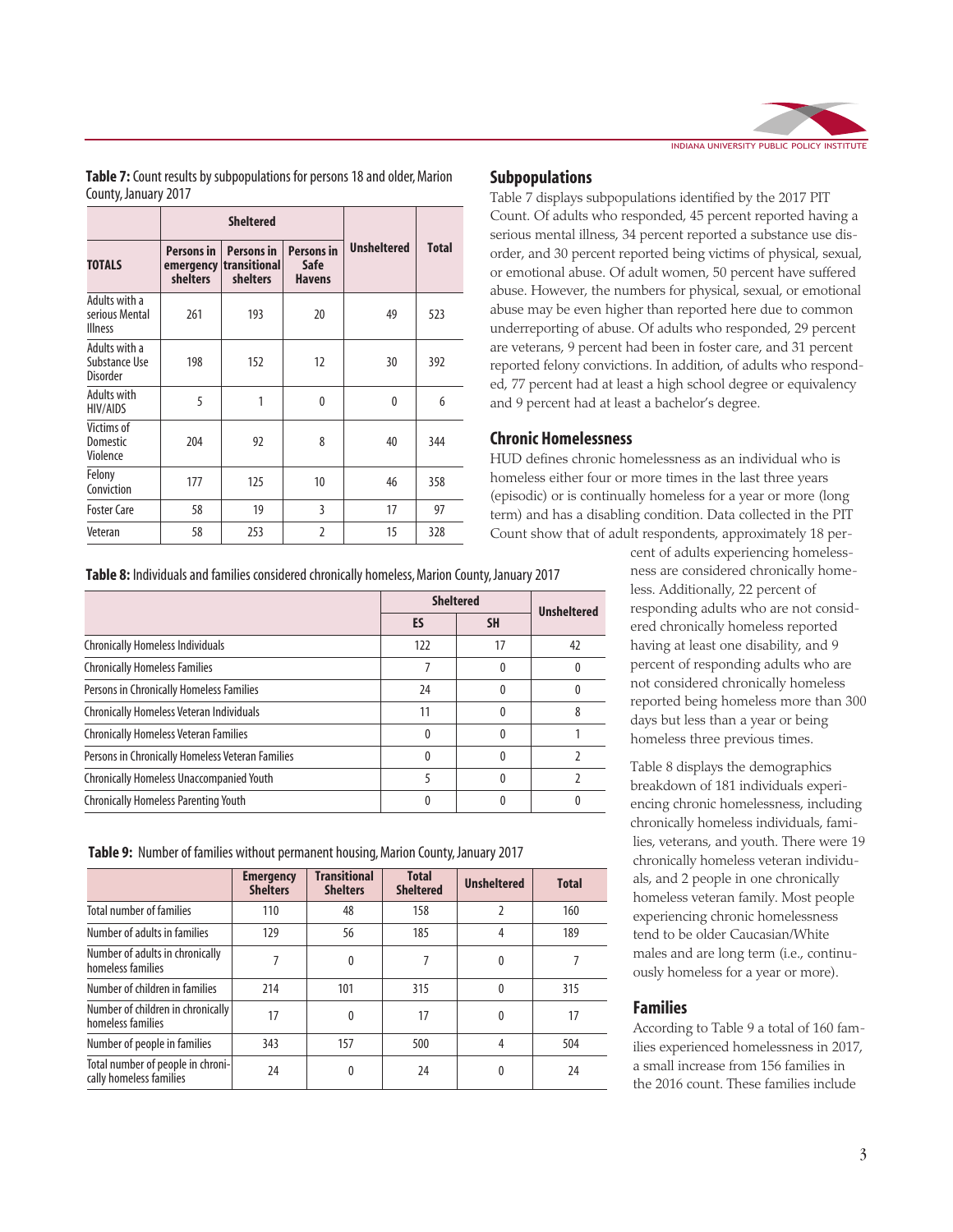

| <b>School District</b>             | 8 and<br>under | $9 - 12$     | $13 - 16$ | 17<br>and up | <b>Total</b> |
|------------------------------------|----------------|--------------|-----------|--------------|--------------|
| <b>Emmerich Manual High School</b> | 0              | $\mathbf{0}$ | 8         | 35           | 43           |
| Franklin Township                  | 8              | 12           | 9         | 11           | 40           |
| Indianapolis Public Schools (IPS)  | 415            | 384          | 249       | 107          | 1,155        |
| Lawrence Township                  | 44             | 80           | 78        | 28           | 230          |
| Perry Township                     | 20             | 23           | 58        | 35           | 77           |
| Pike Township                      | 38             | 44           | 51        | 22           | 155          |
| Speedway                           | 10             | 10           | 6         | 3            | 29           |
| <b>Warren Township</b>             | 176            | 179          | 212       | 58           | 625          |
| Washington Township                | 100            | 122          | 119       | 45           | 386          |
| <b>Wayne Township</b>              | 61             | 125          | 58        | 54           | 298          |
| <b>Totals</b>                      | 872            | 979          | 848       | 398          | 3,038        |

**Table 10:** Children by age, Marion County, McKinney-Vento data, January 2017





504 people, with 189 adults and 315 children. Additionally, 18 women reported being pregnant. Of those reporting pregnancies, 17 women were sheltered and one was unsheltered.

In addition to data gathered from HMIS and the PIT Count surveys, PPI and CHIP collected data on the number of school-

aged children served under the McKinney-Vento Homeless Assistance Act. This Act provides funding that assists in school registration and offers transportation to students experiencing homelessness so they can have continuity of schooling, even if their current housing is not in the same district as their school. The McKinney-Vento data uses the U.S. Department of Education's definition of homelessness, which differs from HUD's definition by including children who are "doubled up," or living in shared housing with friends or family members other than their parents.

Because doubled up families are not counted in the PIT Count, neither the PIT data nor Department of Education data include families with children not of school age who are doubled up. The data also exclude families with school-aged children who do not report their homelessness to the school. Therefore, the data do not capture the full extent of the number of families experiencing homelessness or at risk.

Table 10 displays the McKinney-Vento data. In January 2017, 10 districts reported a total of 3,038 children living in nonpermanent housing. This is an increase from 2016, when 2,947 children were reported. The highest number of children was reported by Indianapolis Public Schools (IPS). The most common age range is 9-12 years old.

Figure 1 shows percentages of locations reported in McKinney-Vento data. Of children whose location was reported, 76 percent were reported as doubled up, 9 percent were reported to be living in shelters, 9 percent were reported as unsheltered, and 6 percent were staying in hotels/motels.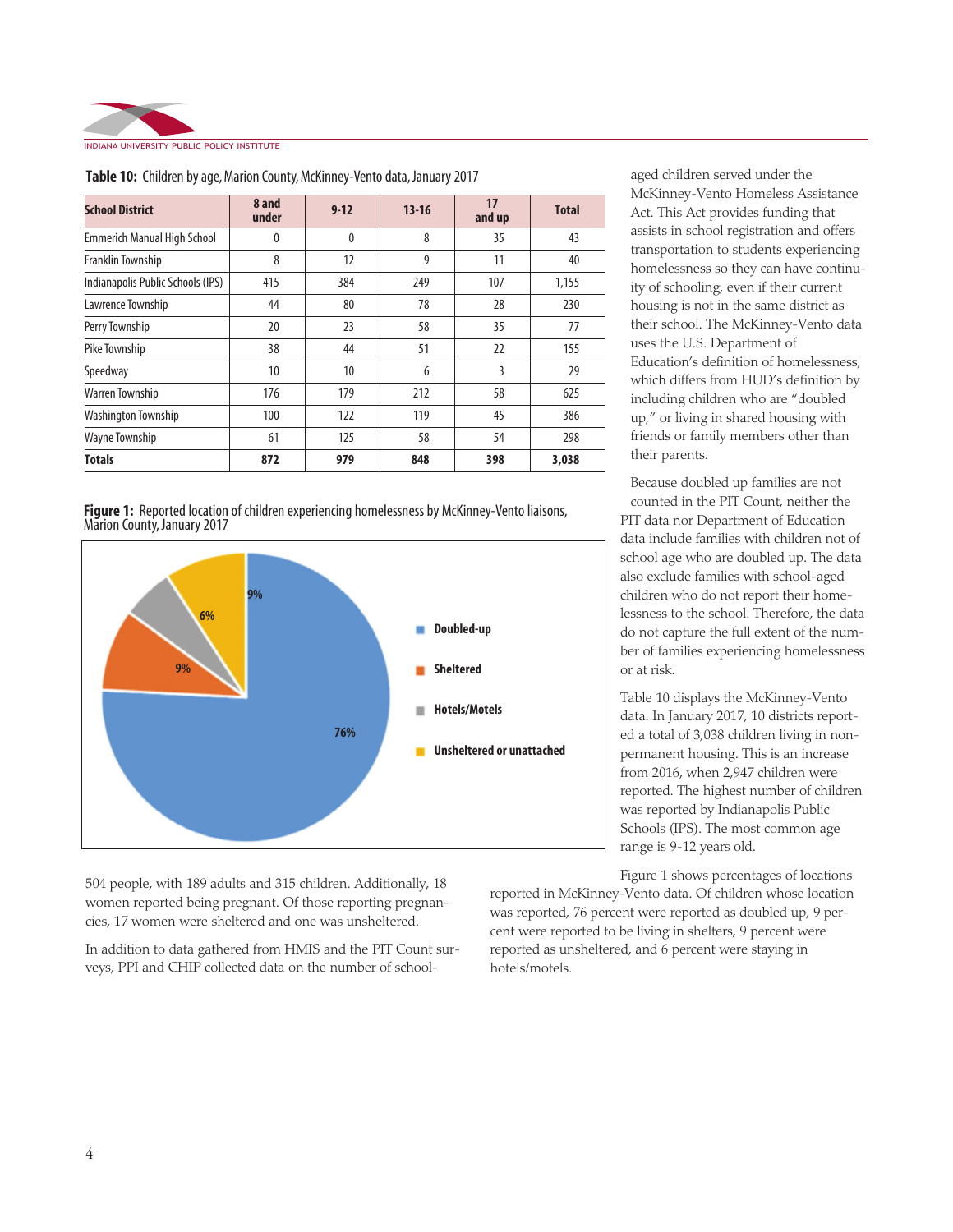|                          | Sheltered (79) | Unsheltered (10) |  |
|--------------------------|----------------|------------------|--|
| Alcohol abuse            | 9%             | $0\%$            |  |
| Drug abuse               | 15%            | $0\%$            |  |
| Developmental disability | 13%            | 20%              |  |
| Mental illness           | 28%            | 30%              |  |
| Physical disability      | 5%             | 10%              |  |
| Domestic violence/abuse  | 27%            | 50%              |  |
| Chronic health issues    | 6%             | $0\%$            |  |
| Felony                   | 14%            | 0%               |  |

**Table 11:** Challenges facing sheltered and unsheltered youth (18-24), Marion County, January 2017

**Table 12:** Sheltered and unsheltered youth, Marion County, 2013-2017

|                                              | 2013 | 2014 | 2015 | 2016 | 2017 |
|----------------------------------------------|------|------|------|------|------|
| Number of<br>Unaccompanied youth<br>under 18 | 20   | 13   |      |      |      |
| Number of youth 18-<br>24                    | 113  | 150  | 121  | 120  | 89   |
| <b>Total</b>                                 | 133  | 163  | 121  | 124  | 91   |

#### **Youth**

The PIT Count revealed 89 youth ages 18-24 experiencing homelessness in Indianapolis. Table 11 reveals challenges faced by these youth. Of the 89 youth, 79 were sheltered and 10 were unsheltered. Thirty percent of youth reported a mental illness. Over one-quarter of sheltered youth and 50 percent of unsheltered youth reported physical, sexual, or emotional abuse.

In national data reported by HUD in 2016, there were 50,001 young adults aged 18-24 experiencing homelessness in the United States. Young adults aged 18-24 made up nine percent



of the homeless population in the United States compared to six percent in Indianapolis in 2017.

As Table 12 indicates, the number of youth (unaccompanied under 18 and 18-24) has been declining since 2014.

According to "Gaps in Services for People Experiencing Homelessness in Marion County"1 , young adults experiencing homelessness often face unique challenges. There is a stigma surrounding homelessness that can isolate and ostracize youth experiencing homelessness. They can be at a higher risk for abuse, sexual exploitation, victimization, violence, substance abuse, and health issues than their housed peers. They also are at greater risk of mental health issues

such as anxiety, depression, and suicide. Youth experiencing homelessness also have an increased likelihood of high-risk behaviors, including unprotected sex, multiple sexual partners, and drug use, and have a high risk of being trafficked or exploited.

There are additional barriers if young adults are currently in school or want to access secondary educa**On the night of January 25, 2017, 8 people stayed in vehicles. Of those, 1 person stayed in a U-Haul.**

tion. Access to transportation is an issue in the overall homeless population but especially for students trying to commute to school. In addition, most shelters are not a setting conducive for studying and completing schoolwork. If a young person wants to pursue secondary education, completing Financial Aid forms presents a barrier to students who do have contact with their parents and/or may not be aware of application deadlines and available funding.

1 Littlepage, L. (2015) Gaps in Services for People Experiencing Homelessness in Marion County (15-C21) Indianapolis: Public Policy Institute.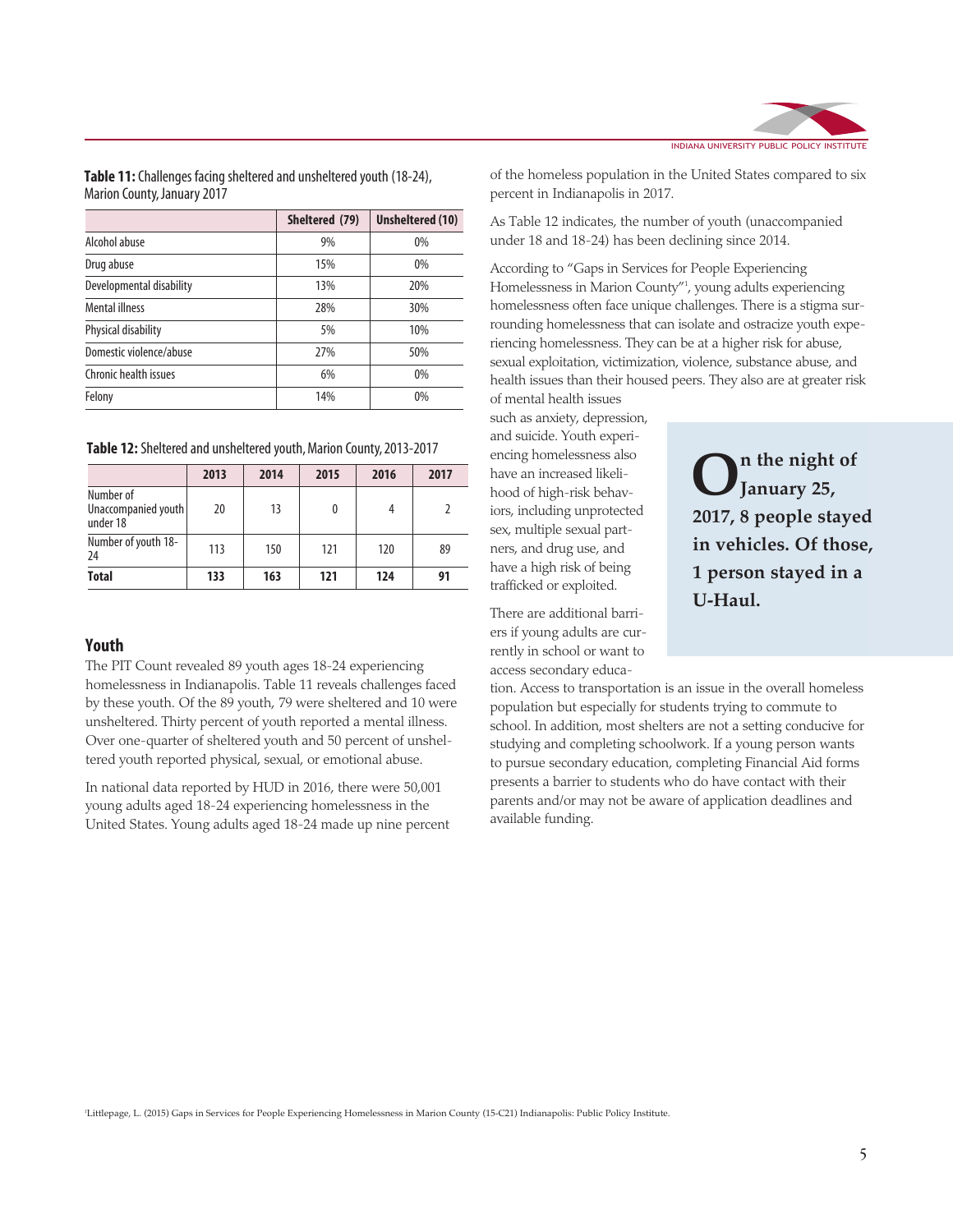

### **Methodology**

In the months and weeks preceding the 2017 PIT Count, PPI contacted Indianapolis shelters and outreach organizations and discussed logistics. Each shelter chose and scheduled a time for volunteers to arrive at their location on the night of the PIT Count. Surveys and instructions were mailed to locations conducting the surveys in-house. Collaborative meetings including PPI, CHIP, and local outreach workers identified known homeless camps and survey "zones" for each team of volunteers. Volunteer teams were created for each shelter and zone. All volunteers were trained on how to operate tablets used for data collection and administer the survey instrument.

This year, the PIT Count included two randomly selected census tracts as an experiment to determine if the PIT Count methodology requires adjustment. A map of all census tracts in Marion County was overlaid with a map of known homeless camp locations. All census tracts containing known camp locations were removed, and a random number generator was used to select two of the remaining census tracts. (Figure 2) Two teams completely covered those census tracts (every street, alley, stream, railroad track, etc.) over several hours and found one person experiencing homelessness. This finding will be considered for planning purposes for the 2018 Count.

On the night of the PIT Count, January 25, 2017, 22 volunteer teams met at Horizon House and then reported to their respective locations to conduct surveys. Teams included a team leader and other volunteers. One volunteer on each team conducted the surveys. Volunteers included outreach workers, Indianapolis Metropolitan Police Department officers, IUPUI students, and community volunteers. Veteran's Affairs staff were on hand to assist any veterans experiencing homelessness, and outreach workers offered to link residents experiencing homelessness to services. Volunteers also distributed supply kits including blankets and cold weather apparel.

After the PIT Count, all survey data were gathered and merged with existing data in the Homeless Management Information System (HMIS), which collects and maintains client data from certain shelters and programs. These combined data represent homeless individuals that are both unsheltered and sheltered, and include emergency shelters, transitional housing, and safe havens on January 25, 2017.





The U.S. Department of Housing and Urban Development (HUD) defines emergency shelters as facilities with the primary purpose of providing temporary shelter for homeless people. HUD defines transitional housing as providing people experiencing homelessness with a place to stay combined with supportive services for up to 24 months. Safe Havens are projects that provide private or semi-private long term housing for people with severe mental illnesses.

HUD defines homelessness as individuals or families that meet one of two conditions:

- 1) Individuals and families who lack a fixed, regular, and adequate nighttime residence. This definition includes a subset for an individual who is exiting an institution where he or she resided for 90 days or less and who resided in an emergency shelter or a place not meant for human habitation immediately before entering that institution.
- 2) Individuals and families who are fleeing, or are attempting to flee, domestic violence, dating violence, sexual assault, stalking, or other dangerous or life-threatening conditions that relate to violence against the individual or a family member.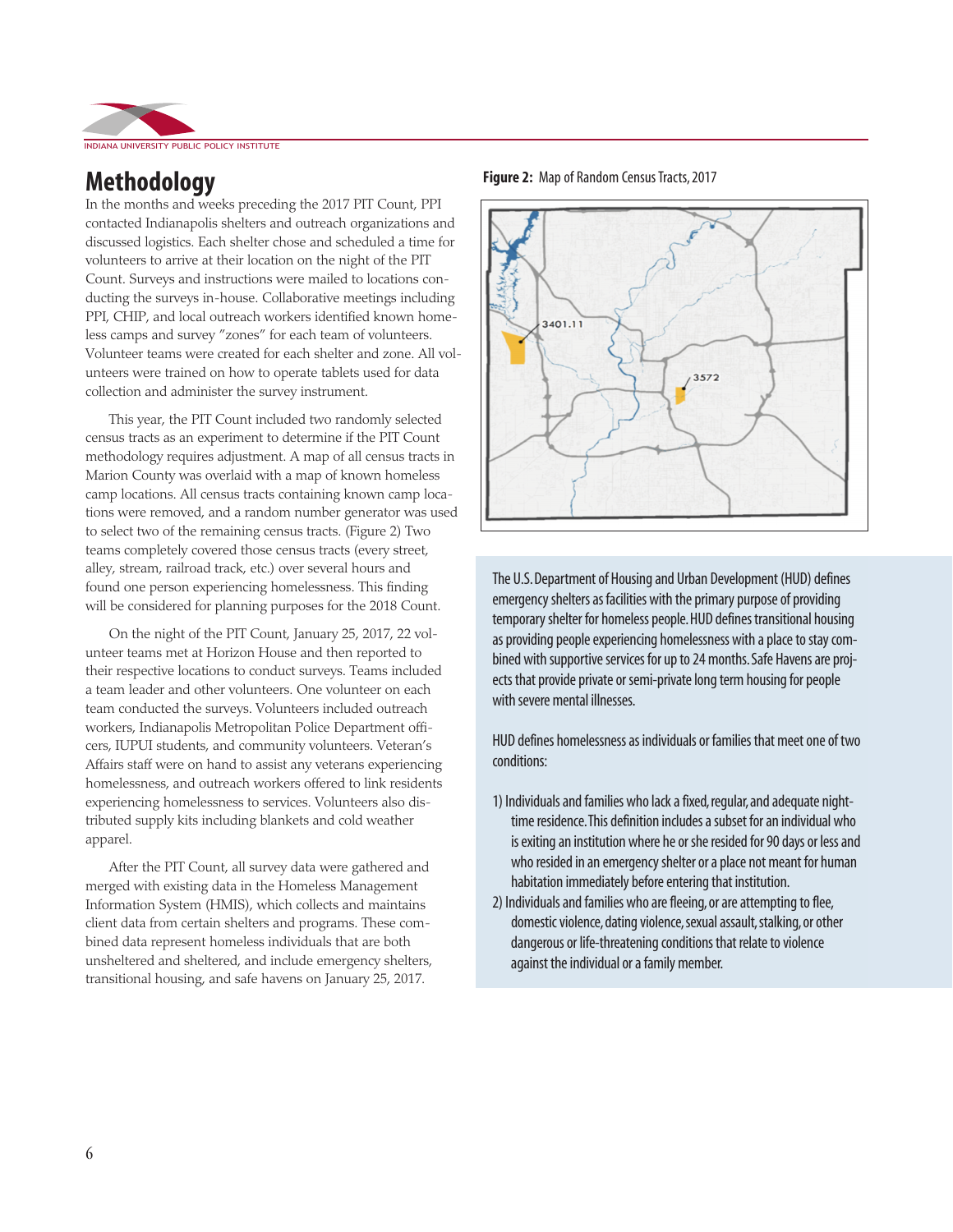## **Thoughts for Policymakers**

Awareness and acknowledgement of the limitations of an adultfocused safety net is an important first step in creating appropriate services for homeless young adults. Ideally, resources should be targeted to adolescents to aid in the transition from childhood to adulthood. Youth have specific needs, such as learning to drive, that adults may not face. In addition, life skills such as shopping, cleaning, laundry, paying bills, etc., can be a barrier for youth who did not have adequate role models for these behaviors. While the opening of Outreach, Inc.'s new facility will allow them to serve more youth with programming, creating a youth-specific shelter, including transitional housing programs, suited to meet their needs can help to protect vulnerable youth. In addition, there should be more permanent housing options for youth, who often don't qualify for permanent supportive housing, yet can't afford market-rate housing.

While the data provided by the McKinney Vento liaisons indicated that there were over 3,000 children experiencing homelessness on the night of the count, the liaisons acknowledge that they are not reaching the full population of homeless youth. According to "Hidden in Plain Sight: Homeless Students in America's Schools"2 , research indicates that homeless students are more likely to change schools, fail classes and drop out of school even when compared with housed low-income students. Effective October 1, 2016 all states are required to report graduation rates for homeless youth as part of the Every Student Succeeds Act (ESSA). ESSA reauthorizes the Elementary and Secondary Education Act (ESEA) and the education subtitle of the McKinney-Vento Homeless Assistance



Act, including new provisions related to the education of homeless children and youth. ESSA expects schools to do a better job of making students and families aware of their McKinney-Vento rights and the services and supports available to them inside and outside of school. ESSA also wants to see schools address the problems associated with keeping students in class by being more flexible with policies about attendance and homework deadlines, helping them work around legal issues that require parental consent. While the policy changes took effect in the 2016-2017 school year, making changes in schools will take longer because schools need to learn about their new responsibilities and there will need to be more training of a wider portion of school staff to help them identify and work with their homeless students.

Currently, McKinney-Vento data is not integrated with HMIS data. We recommend that the two data sets be integrated, which would allow for greater understanding of the issue of homeless youth.

In 2017, Indiana passed two laws aimed at helping youth in the foster care system. One law requires the Department of Child Services and the Medicaid office to make sure that Medicaid covers youth aging out of the foster system until they are 26. The other law makes it easier for youth formerly in the foster system to obtain their driver's license. While these laws positively impact youth formerly in the foster system, consideration should be given to expanding them to aid other youth experiencing homelessness, particularly unaccompanied youth.